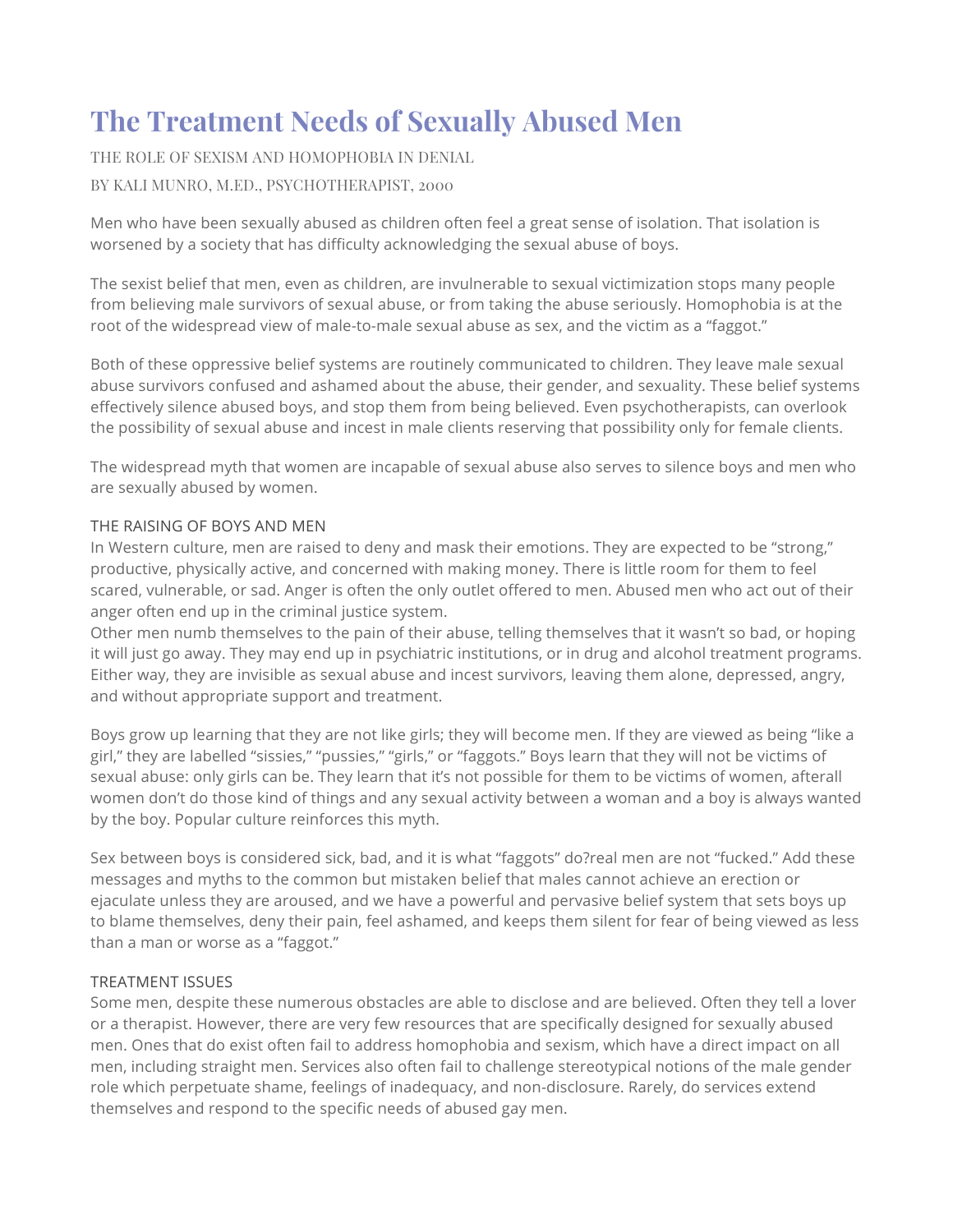There are a number of treatment issues specific to men who have been sexually abused. Among them are:

- § SELF-BLAME
- **EFELINGS OF INADEQUACY AND SHAME ABOUT THEIR GENDER**
- § CONFUSION, INNER CONFLICT, FEAR AND SHAME ABOUT THEIR SEXUALITY
- **EXECTS MISTAKING MALE-TO-MALE SEXUAL ABUSE FOR GAY SEX**
- § FEAR THAT HAVING BEEN ABUSED BY A MAN MEANS THAT THEY MUST BE GAY, OR THAT IT CAUSED THEM TO BE GAY, AND FOR MANY GAY MEN: THE INNER CONFLICT ARISING FROM THE FACT THEIR INTRODUCTION TO THE POSSIBILITY OF MALE-TO-MALE SEX WAS ABUSE
- § FEELINGS OF INADEQUACY FOR CONTINUING TO BE AFFECTED BY THE ABUSE
- **EXECUTE MINIMIZATION OF THE ABUSE AND ITS FEFECTS**
- § PROBLEMS WITH RELATIONSHIPS AND SEX THAT STEM FROM INNER CONFLICT ABOUT THEIR GENDER AND SEXUAL IDENTIFICATION

On the whole, men make few, if any, disclosures of the abuse to others; receive little or no support and understanding from others; and have profound feelings of being different, stigmatized and alone.

## TREATMENT

In my experience, while individual therapy may be best suited to the initial stages of treatment, it is the group experience that is the most powerful tool for healing and change. Men in our society are generally isolated from each other, but this isolation is even more intense when they have been sexually abused. They have an profound need to connect with each other, and to explore how they have been effected both by the abuse and the larger context of denial, blame and shame. The following are some of the themes that I include, in the form of exercises or facilitated discussion, in groups for men who have been sexually abused:

- § THE DIFFERENT FORMS OF ABUSE: Many men focus on the sexual aspect of the abuse and not the totality. They may overlook: coercion, the nature of the relationship with the perpetrator, power differences, emotional abuse, and any other abuse they experienced as a child. Broadening their understanding of abuse helps to reduce their self-blame.
- § EFFECTS OF THE ABUSE AND COPING STRATEGIES: Many men have not looked at the whole picture of how the abuse has and continues to effect their lives. They may have viewed their coping strategies as "weaknesses" rather than self-protection. Focusing on this theme helps to reduce their tendency to minimize and to feel badly about themselves.
- § THE LARGER CONTEXT: It is important to examine the messages they received at home, and from their community, about themselves and what it means to be male. It can help to explore how these messages left them vulnerable to: being abused, feeling ashamed, and staying silent. This work can be very empowering for men and helps them to feel angry about not being protected. Permission to feel: Many men have never let themselves cry, feel sad, or grieve the abuse, particularly in the company of other men. Encouraging and supporting men to express their feelings and to be vulnerable with one another is important work.